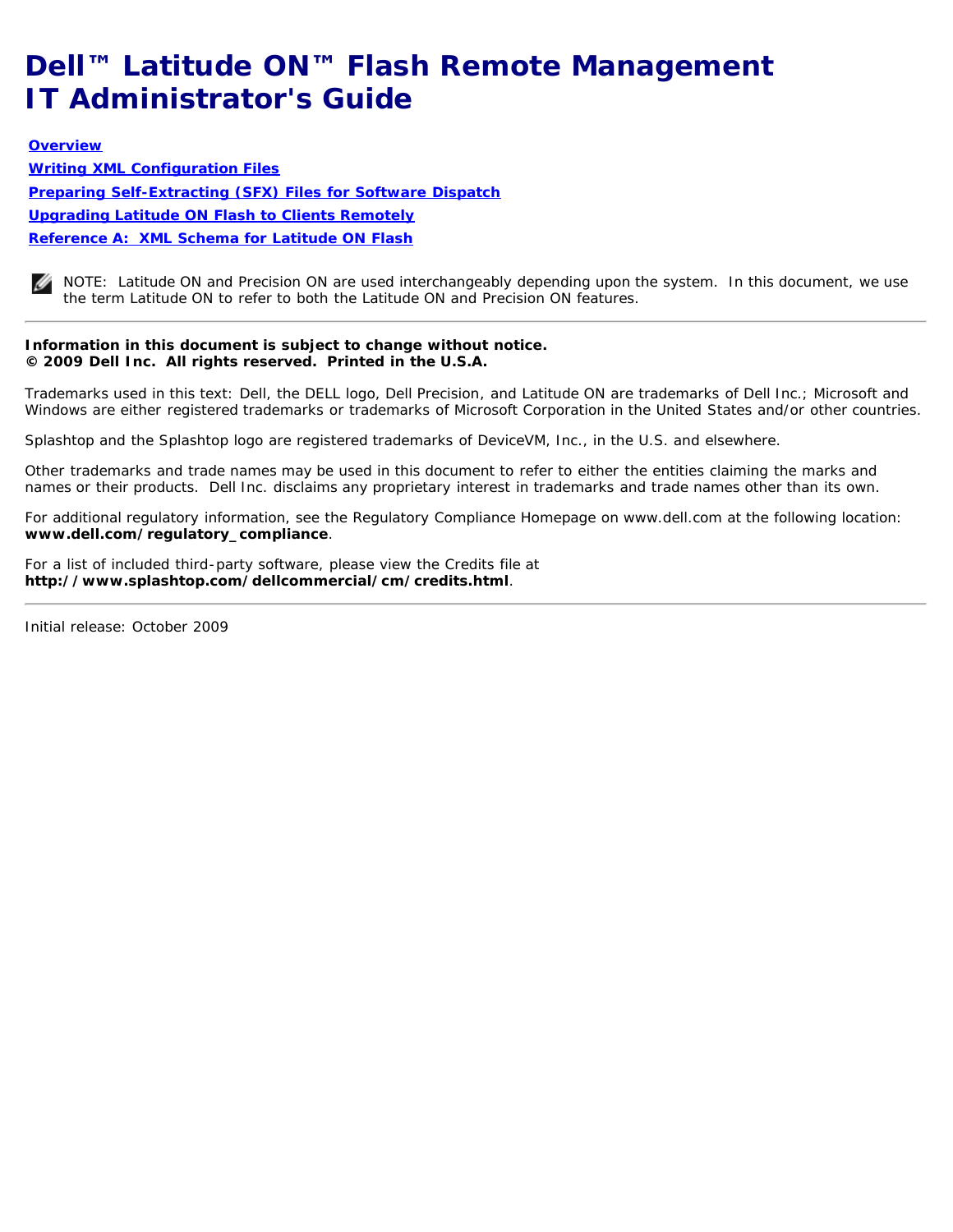### <span id="page-1-0"></span>**Overview**

This document provides information about the following Latitude ON Flash remote management features:

- Pushing Latitude ON Flash updates to the users
- Enforcing periodic password updates
- Choosing the desired configuration settings

The general process for remotely configuring the settings of your Latitude ON Flash is shown below.



[Back to Contents Page](#page-0-0)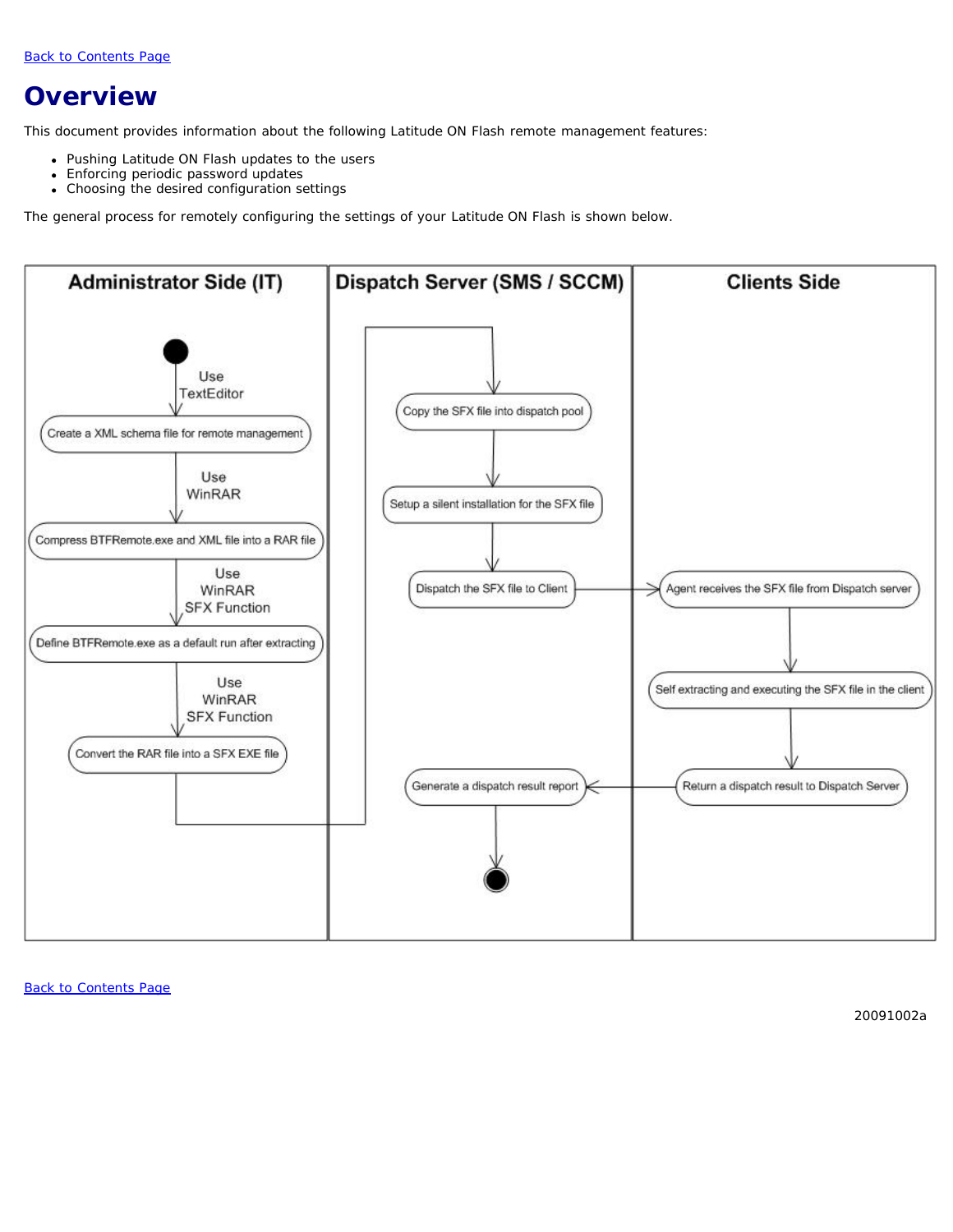## <span id="page-2-0"></span>**Writing XML Configuration Files**

Latitude ON Flash allows you to remotely configure the settings using XML. This section of the document provides a few sample XML codes for remote configuration.

**NOTE:** You must write the XML commands using a text editor before you start configuring Latitude ON Flash.

### **ChangeAllUserPassword.xml**

The following code allows you to ensure that all the users change their passwords at first log in, after the remote settings are dispatched:

```
<?xml version="1.0" encoding="utf-8"?><br><cmdstore xmlns:xsi="http://www.w3.org/2001/XMLSchema-instance"<br>xsi:noNamespaceSchemaLocation=" DVMRemoteCmd.xsd">
   <cmd><br> <allUser action="changeUser"></allUser><br> </cmd>
</cmdstore>
```
### **ChangeUserPassword.xml**

The following code allows a specific user to change his/her password:

```
<?xml version="1.0" encoding="utf-8"?><br><cmdstore xmlns:xsi="http://www.w3.org/2001/XMLSchema-instance"<br>xsi:noNamespaceSchemaLocation=" DVMRemoteCmd.xsd">
   <cmd> -<br><allUser action="changeUser"></allUser><br></cmd>
 </cmd> </cmdstore>
```
If the statement <singleUser action="changePassword" user="User"> above is changed to <singleUser action="changePassword" user="User1">, then the user of the **User1** account will be asked to change his password the next time he logs into the system.

#### **DeleteAllUsers.xml**

The following code deletes all users (except the default user):

<?xml version="1.0" encoding="utf-8"?> <cmdstore xmlns:xsi="http://www.w3.org/2001/XMLSchema-instance" xsi:noNamespaceSchemaLocation=" DVMRemoteCmd.xsd"> <cmd> <allUser action="deleteUser"></allUser> </cmd> </cmdstore>

#### **DeleteUser.xml**

The following code deletes a specific user account (User):

```
<?xml version="1.0" encoding="utf-8"?>
```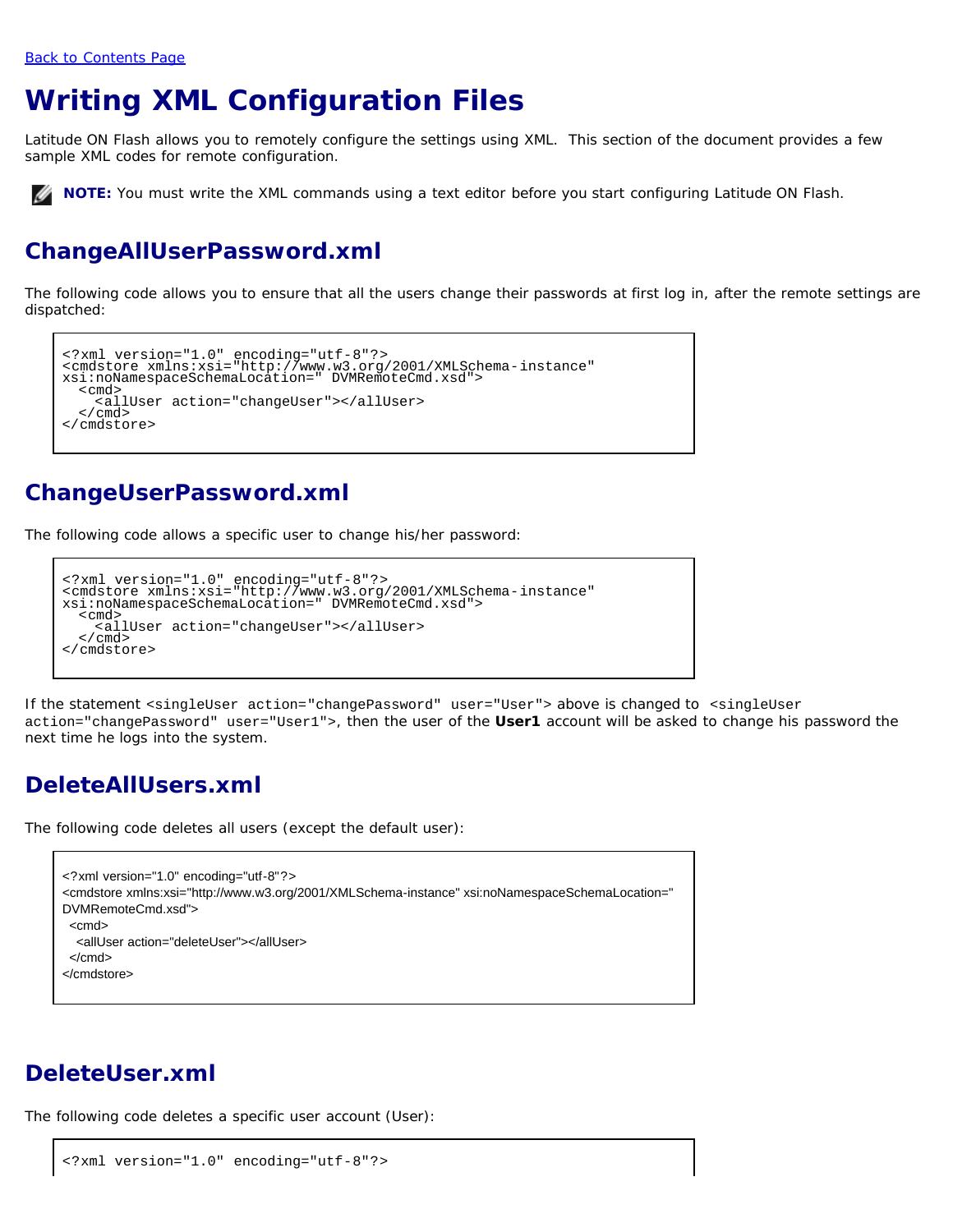```
<cmdstore xmlns:xsi="http://www.w3.org/2001/XMLSchema-instance"
xsi:noNamespaceSchemaLocation=" DVMRemoteCmd.xsd">
  <singleUser action="deleteUser" user="User"></singleUser></cmd>
</cmdstore>
```
In the above example, the line <singleUser action="deleteUser" user="User"></singleUser> deletes the user account **User**. To delete another user account, replace **User** with the user account to be deleted.

### **ConfigBattery.xml**

The following code allows you to configure the power settings:

```
<?xml version="1.0" encoding="utf-8"?><br><cmdstore xmlns:xsi="http://www.w3.org/2001/XMLSchema-instance"<br>xsi:noNamespaceSchemaLocation=" DVMRemoteCmd.xsd">
    <cmd><br><<configPassword interval="10"></configPassword><br></cmd>
%<configPower><br>
<configPower><br>
<br/>
<configPower><br>
</confight="1" poweroff="5"></battery><br>
</configPower><br>
</cmdstore><br>
</cmdstore>
```
In the above example:

- The statement <configPassword interval="10"> ensures that the user changes the password every 10 days.
- The statement <battery backlight="1" poweroff="5"> puts Latitude ON Flash in sleep mode if there is no activity for more than a minute (when the computer is using battery power) and forces a Power Off after five minutes of inactivity.
- The statement <acpower backlight="5" poweroff="10"> puts Latitude ON Flash in sleep mode after five minutes of inactivity and will Power Off after ten minutes of inactivity, when the computer is on AC power.

### **ConfigPassword.xml**

The following code allows the user to change his/her password:

```
<?xml version="1.0" encoding="utf-8"?><br><cmdstore xmlns:xsi="http://www.w3.org/2001/XMLSchema-instance"<br>xsi:noNamespaceSchemaLocation=" DVMRemoteCmd.xsd">
    <cmd> <configPassword interval="10"></configPassword>
</cmdstore>
```
The statement <configPassword interval="10"> will force the user to change his/her password every ten days.

#### **ResetAllUsers.xml**

The following code allows you to reset original default status for all accounts.

```
<?xml version="1.0" encoding="utf-8"?>
<cmdstore xmlns:xsi="http://www.w3.org/2001/XMLSchema-instance"
xsi:noNamespaceSchemaLocation=" DVMRemoteCmd.xsd">
   <cmd><br> <allUser action="resetUser"></allUser><br> </cmd>
</cmdstore>
```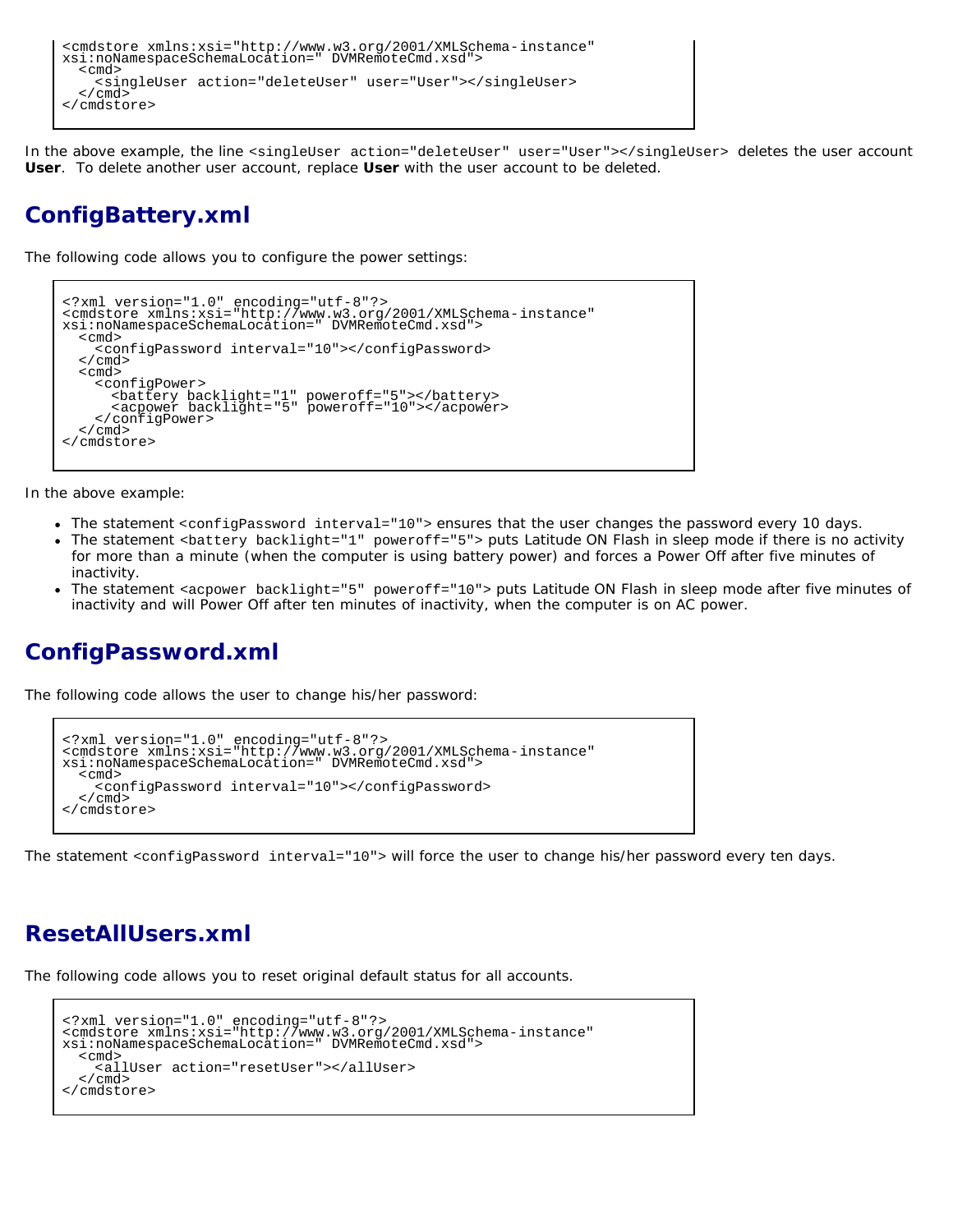#### **ResetUser.xml**

The following code allows you to reset original default status for specific accounts.

```
<?xml version="1.0" encoding="utf-8"?><br><cmdstore xmlns:xsi="http://www.w3.org/2001/XMLSchema-instance"<br>xsi:noNamespaceSchemaLocation=" DVMRemoteCmd.xsd">
<cmd></a></singleUser action="resetUser" user="User"></singleUser></cmd></cmd>
```
If the <singleUser action="resetUser" user="User"> statement above is changed to <singleUser action="resetUser" user="abcd.efgh">, then the **abcd.efgh** account will be reset to its initial default status.

#### **MultiCommands.xml**

You can run multiple commands in an XML file. The following example shows that you can reset multiple individual users back to their initial default status; and in the same file you can specify that other individual multiple users will be notified that they must change their passwords.

```
<?xml version="1.0" encoding="utf-8"?><br><cmdstore xmlns:xsi="http://www.w3.org/2001/XMLSchema-instance"<br>xsi:noNamespaceSchemaLocation=" DVMRemoteCmd.xsd">
  <cmd><br><singleUser action="resetUser" user="User1"></singleUser><br></cmd>
  <cmd><br> <singleUser action="resetUser" user="User2"></singleUser><br> </cmd>
   <cmd><br><<md>>> <br/>singleUser action="changePassword" user="abcd.efgh"></singleUser></cmd>
  <cmd><br> <singleUser action="changePassword" user="ijkl.mnop"></singleUser><br></cmd>
</cmdstore>
```
In the above example, the "**User1**" and "**User2**" accounts will be reset, and the "**abcd.efgh**" and "**ijkl.mnop**" accounts will be notified that they must change their password.

[Back to Contents Page](#page-0-0)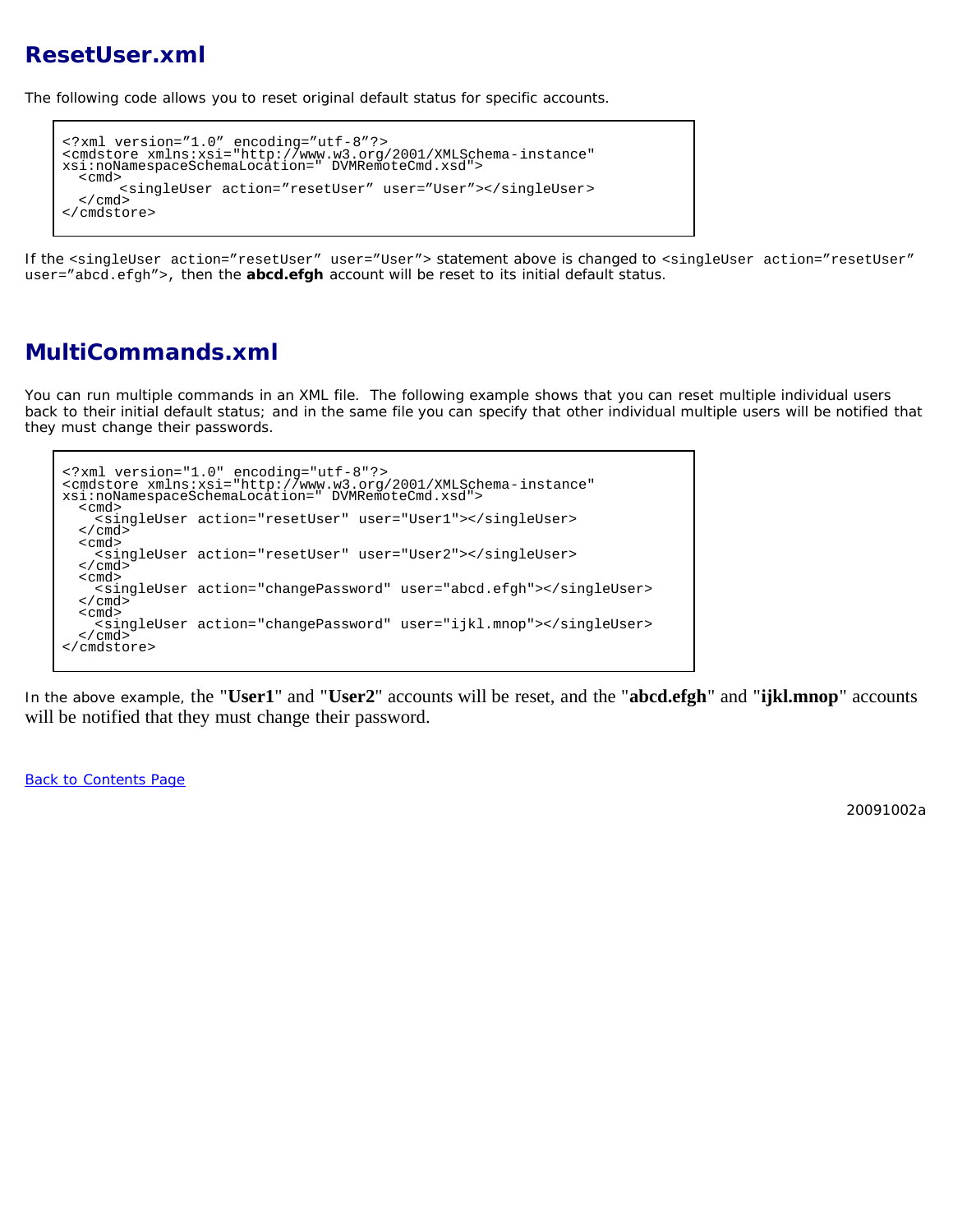# <span id="page-5-0"></span>**Preparing Self-Extracting (SFX) Files for Software Dispatch**

Due to the fact that neither Microsoft® Systems Management Server (SMS) nor Microsoft® System Center Configuration Manager (SCCM) can dispatch the XML configuration file, you must package the individual BTFremote.exe, XML Configuration file, and XML Schema file into a compressed file using, for instance, WinRAR or WinZip software.

The example below lists the steps to create a self-extracting executable SFX file program (**.exe**) using WinRAR. NOTE: The exact user interface of WinRAR may vary depending on your version of WinRAR.

1. In the **File Explorer** window, select each file to be included in the SFX archive for dispatching. For example, let's assume you select files named **BTFRemote.exe**, **ChangeAllUsersPassword.xml**, and **DVMRemoteCmd.xsd**.

- 2. Right-click on the group of files. In the right-click pop-up menu, select the **Add to archive...** command.
- 3. A dialog box opens which (among many other options) lets you:
	- Assign a filename (by default, the parent folder name is used).
	- Select the RAR archive format.
	- Select the desired Archiving Options.
- 4. Click **OK** to create the **.rar** file.
- 5. Double-click on the newly-created **.rar** archive file.
- 6. Click the **SFX** icon in the Toolbar of the **WinRAR** window.
- 7. In the dialog box that opens, click the **Advanced SFX options...** button.
- 8. In the **Advanced SFX Options** dialog box, select the **Create in the current folder** button.

9. In the **Setup program/Run after extraction** field, enter the name of the **.exe** file (which, in this example, would be **BTFRemote.exe**).

10. Click **OK**. You will then see that the **.exe** (self-extracting) file has been created. Use this file in the SMS or SCCM server to dispatch the Latitude ON Flash configuration settings.

NOTE: It is important to remember that the SFX self-extracting **.exe** file must be set up as a *silent installation*. The command to do this must be entered in the **Command line** field of the **Program Properties** dialog box. The first part of the command consists of the **.exe** command name, and is followed by the options **/s /v"qn**. So, for example, if the SFX file you created is named **Dispatch.exe**, then the command to push it for silent installation would be:

#### **Dispatch.exe /s /v"qn**

[Back to Contents Page](#page-0-0)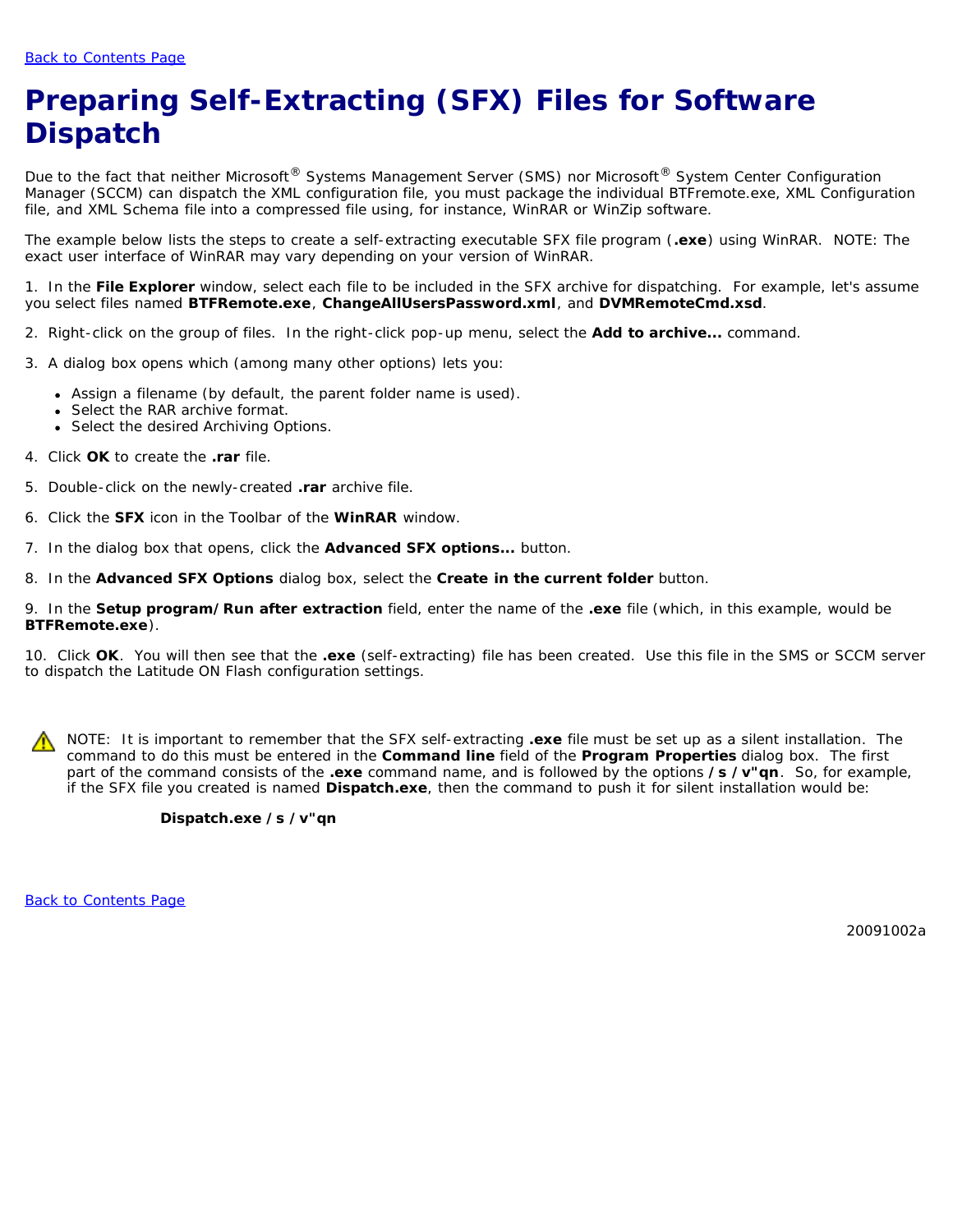# <span id="page-6-0"></span>**Upgrading Latitude ON™ Flash to Clients Remotely**

The System Administrator can update selected clients, or all clients, to a new version of Latitude ON Flash, remotely and transparently to the users. This can be done using the Microsoft<sup>®</sup> SMS (Systems Management Server) software delivery service. You must set the upgrade to run silently.

When upgrading, the Administrator can choose to:

- Preserve all the user's specific current settings
- Preserve all basic accounts but re-set the user settings
- Delete all accounts and treat the upgrade as a new installation

This is accomplished with the following command line parameters. The desired command must be entered into the **Command line** field of the *Program Properties* dialog box (*General* tab).

#### **Setup.exe /s /v"qn MODE=X"**

where **X** is the mode number.

1. **MODE=1** is the default value, if no value is assigned. This command line would upgrade to a newer version of Latitude ON Flash and would retain all user data.

- 2. **MODE=2** retains all existing accounts and passwords, but it will clear all other user data when updating Latitude ON Flash.
- 3. **MODE=3** deletes all accounts and treats the Latitude ON Flash upgrade as a new installation.

[Back to Contents Page](#page-0-0)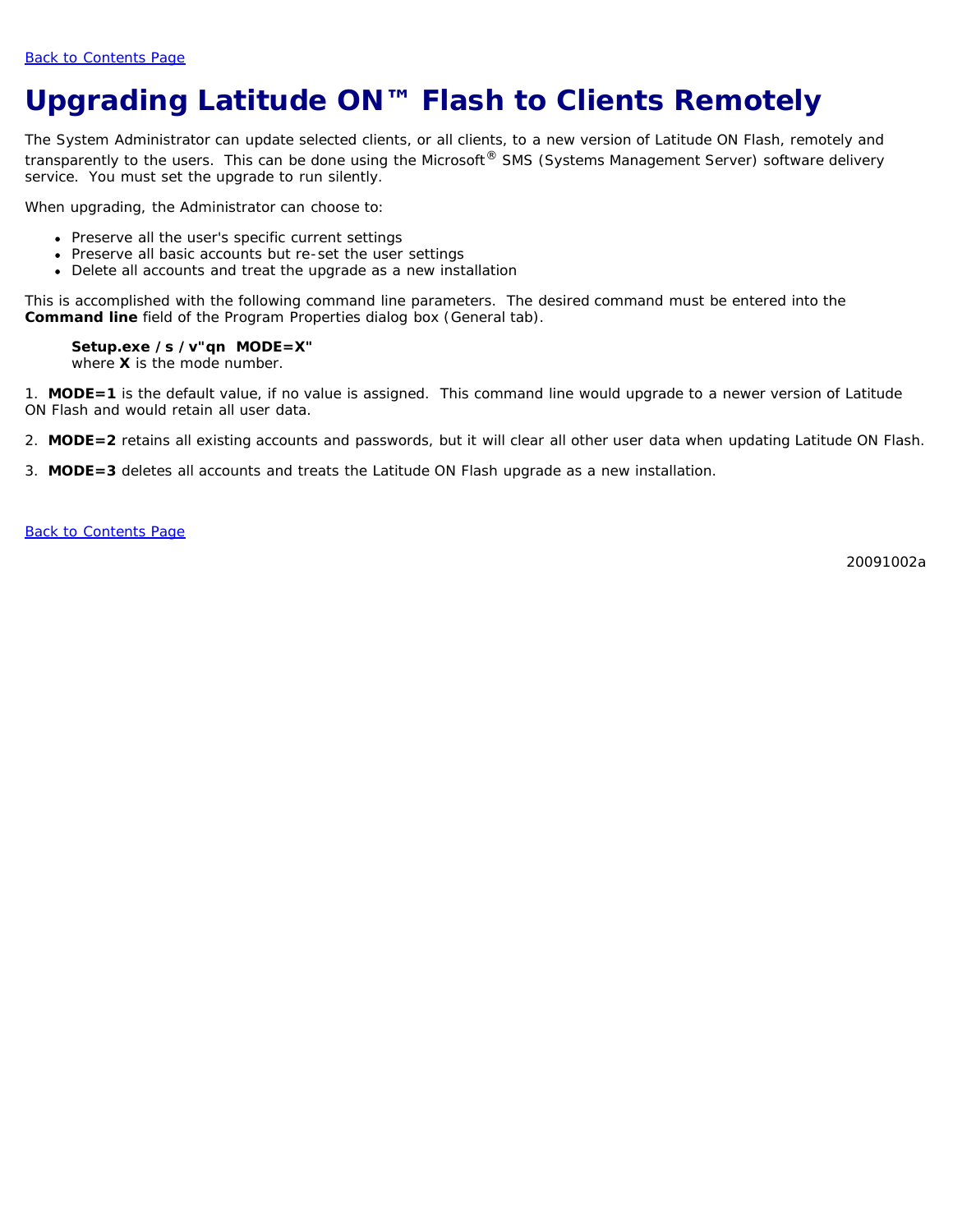## <span id="page-7-0"></span>**Reference A: XML Schema for Latitude ON™ Flash**

The following is provided for your reference.

DVM Remote Command XSD file (**DVMRemoteCMD.xsd**)

```
<?xml version="1.0" encoding="utf-8" ?>
<xs:schema elementFormDefault="qualified" xmlns:xs="http://www.w3.org/2001/XMLSchema">
  <xs:simpleType name="dvmCmd">
   <xs:restriction base="xs:string">
    <xs:enumeration value="deleteUser" />
    <xs:enumeration value="resetUser" />
    <xs:enumeration value="changePassword" />
   </xs:restriction>
  </xs:simpleType>
  <xs:complexType name="cmdType">
   <xs:choice>
    <xs:element name="singleUser">
     <xs:complexType>
      <xs:attribute name="action" type="dvmCmd" use="required" />
      <xs:attribute name="user" type="xs:string" use="required" />
     </xs:complexType>
    </xs:element>
    <xs:element name="allUser">
     <xs:complexType>
      <xs:attribute name="action" type="dvmCmd" use="required" />
     </xs:complexType>
    </xs:element>
    <xs:element name="configPassword">
     <xs:complexType>
      <xs:attribute name="interval" type="xs:unsignedInt" use="required" />
     </xs:complexType>
    </xs:element>
    <xs:element name="configPower">
     <xs:complexType>
      <xs:sequence>
       <xs:element minOccurs="1" maxOccurs="1" name="battery">
         <xs:complexType>
          <xs:attribute name="backlight" type="xs:unsignedInt" use="required" />
          <xs:attribute name="poweroff" type="xs:unsignedInt" use="required" />
         </xs:complexType>
        </xs:element>
        <xs:element minOccurs="1" maxOccurs="1" name="acpower">
         <xs:complexType>
          <xs:attribute name="backlight" type="xs:unsignedInt" use="required" />
          <xs:attribute name="poweroff" type="xs:unsignedInt" use="required" />
         </xs:complexType>
        </xs:element>
       </xs:sequence>
      </xs:complexType>
    </xs:element>
   </xs:choice>
  </xs:complexType>
  <xs:complexType name="cmdstoreType">
   <xs:sequence minOccurs="1" maxOccurs="unbounded">
    <xs:element name="cmd" type="cmdType" />
   </xs:sequence>
  </xs:complexType>
  <xs:element name="cmdstore" type="cmdstoreType" />
</xs:schema>
```